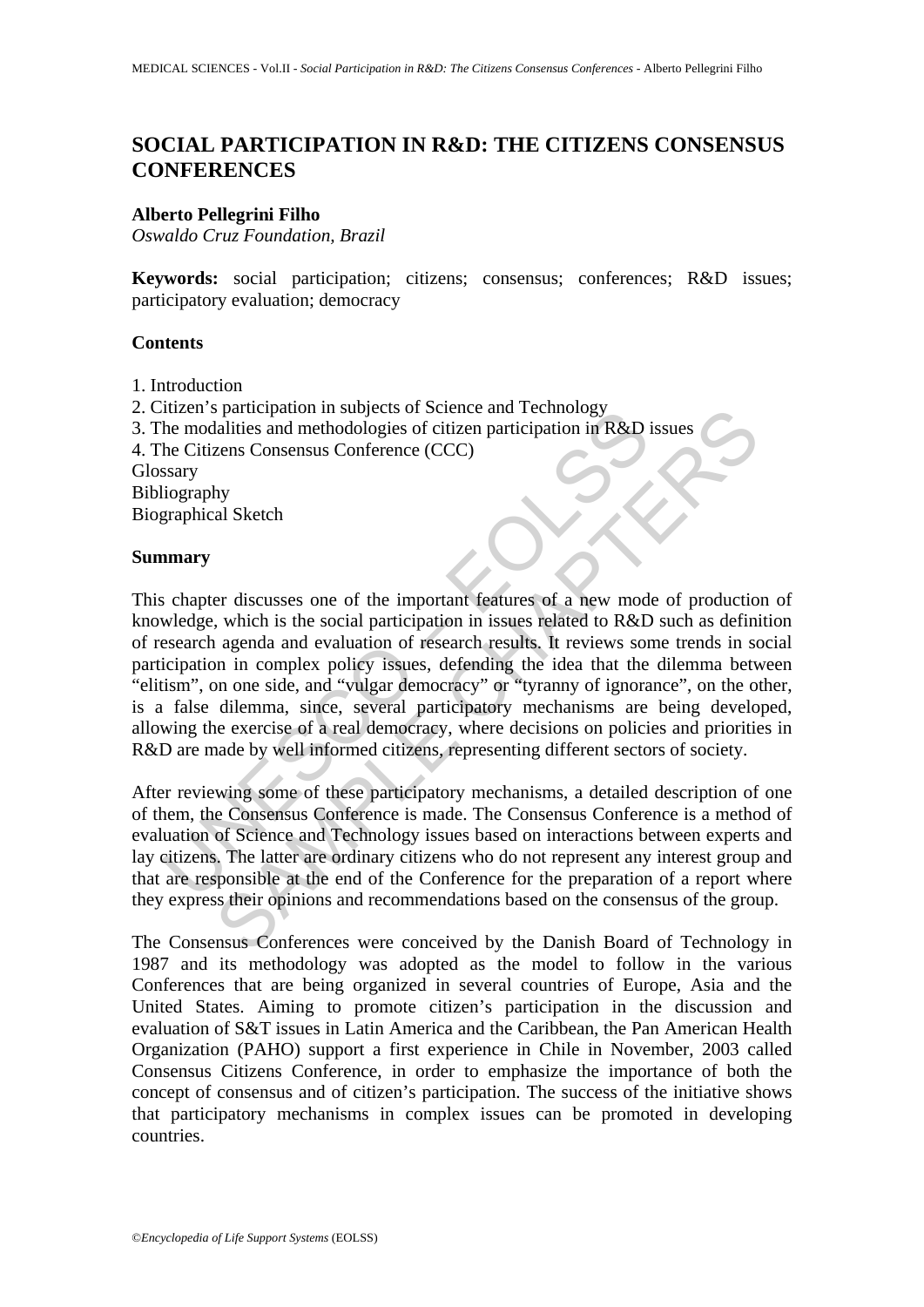### **1. Introduction**

This chapter presents the conceptual bases and a brief description of a methodology of citizen's participation in the discussion of Science and Technology issues called Consensus Conference, original denomination used by the Danish Board of Technology. This same methodology is called Citizens Conference in the experiences carried out in France(http://www.inserm.fr/servcom/servcom.nsf/0/14816b04f298c447c12566a6002a 4c94?OpenDocument) and in Canada (http://www.acs.ucalgary.ca/~pubconf/ report.html). Aiming to emphasize both the concept of consensus, essential basis of this methodology, and that of citizen's participation, we propose the denomination of Citizens Consensus Conference (CCC). This denomination also has the advantage of avoiding any confusion with the Consensus Conferences held in the United States of America by the National Institutes of Health (NIH) that seek the expert consensus for given medical practices.

First of all it will be discussed the problems of citizen's participation in the discussion of complex subjects such as those of Science and Technology, pointing out that some recent trends in scientific activity create a favorable environment for such participation. In continuation some participatory methodologies particularly those that are geared for the evaluation of technologies will be presented. Finally the different methodological aspects of the Citizens Consensus Conferences are described in some detail.

## **2. Citizen's Participation in Subjects of Science and Technology**

In medical practices.<br>
to f all it will be discussed the problems of citizen's participation<br>
omplex subjects such as those of Science and Technology, point<br>
not trends in scientific activity create a favorable environment cal practices.<br>
it will be discussed the problems of citizen's participation in the discussed subjects such as those of Science and Technology, pointing out that s<br>
is in scientific activity create a favorable environment In countries with a strong democratic tradition, such as the United States of America, there is a growing concern over the reduction of the participation of the ordinary citizens in the debates and in the decision-making processes on complex subjects. There is a trend to consider that only the specialists can deal with these subjects, which is a clear limitation to the diversity of opinions. For Lasch the exclusion of the ordinary citizen of the public debate and the growing scarcity of public spaces where the citizens can be found as equals is an important threat to the essence and the vitality of democracy that should nourish itself on a vigorous exchange of ideas.

The absence of community spaces where the citizens can express themselves with relative equity provokes the deterioration of social capital, understood as the set of elements of social organization, such as civic participation, standards of reciprocity and confidence that facilitate cooperation for mutual profit. In contrast with private goods such as physical or human assets, social capital is a public good, created by the social relations. Putnan, who disseminated the concept of social capital, illustrates very well in his book "Bowling Alone: The Collapse and Revival of American Community" how the deterioration of social capital is being accentuated in the last thirty years and how this deterioration appears in minimum details of daily life. Several works are also demonstrating that the waste of the social capital results in a deterioration in living conditions and health, since the reduction of ties of solidarity and of social unity leads to a lesser political participation and consequently to a lack of care of the government to invest in human capital and networks of social support .

The divorce between the expertise and the practical experience, with a disdain of the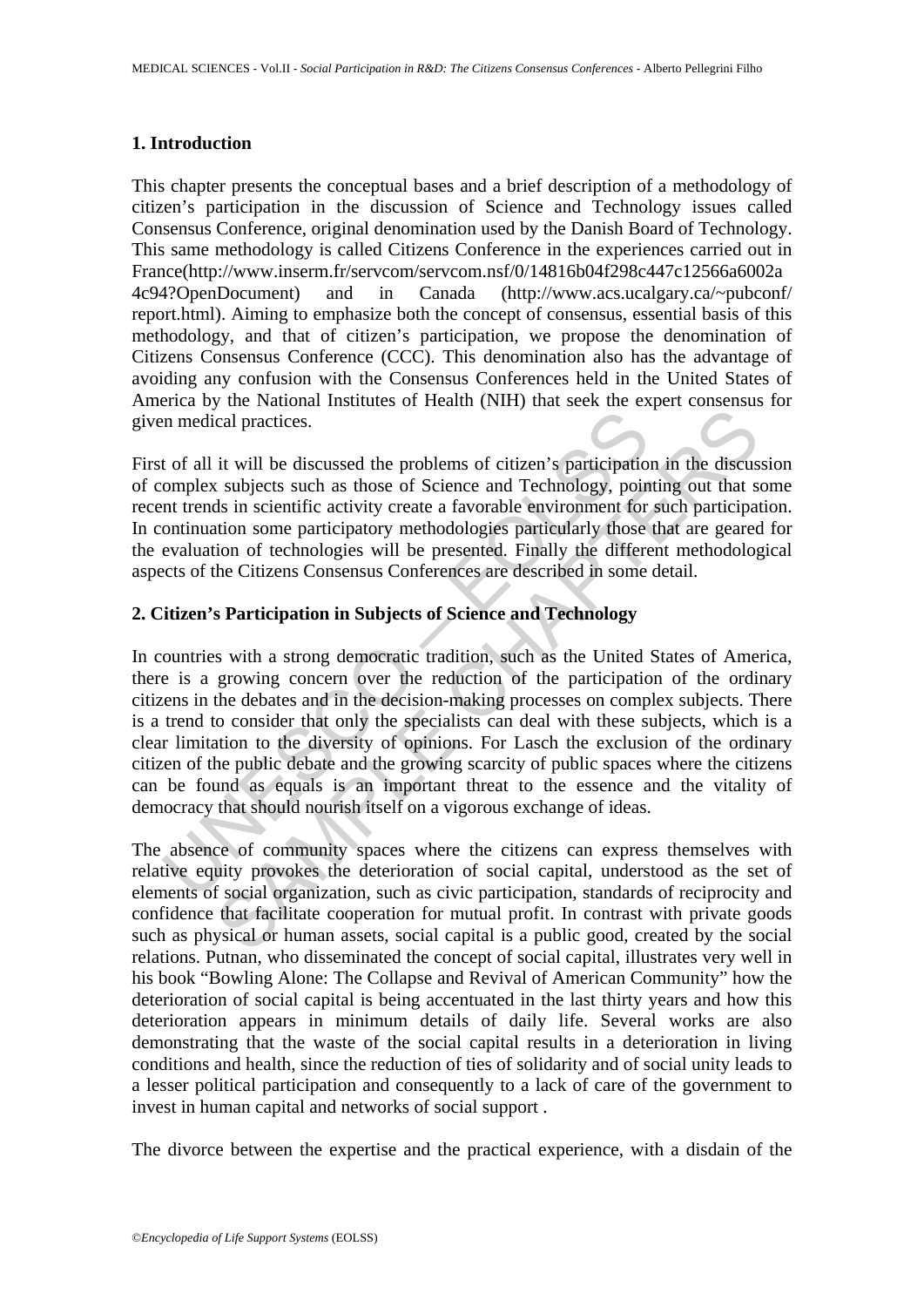knowledge earned with the experience, is due, according to Morin, to the growing complexity of the problems and to the reductionist and fragmented way to face them. The super-specialization and the fragmentation of the knowledge create an evergrowing gap among "those who know" and "those who don't know", i.e. among the specialists and the citizens as a whole. According to this author, it is necessary to recognize that the simplification of the complex phenomena, through the reductionism and the mathematical analytical models are very powerful instruments of the modern science. However, they have also generated the drawbacks of the super-specialization and fragmentation of the knowledge responsible for a neo-obscurantism in which the specialist is ignorant of everything that does not concern its discipline and the nonspecialist resign prematurely all possibility of thinking about the world, life, the society, leaving this to the scientists that do not have time nor the conceptual means to deal with that.

Wilson the great challenge face today by all branches of science<br>mentation of the knowledge that does not reflect the real world, is<br>emble of the parts of the complex systems. In fact, the search the<br>olems that threaten su In the great challenge face today by all branches of science is to surpass<br>ion of the knowledge that does not reflect the real world, and to promote<br>of the parts of the complex systems. In fact, the search for solutions to For Wilson the great challenge face today by all branches of science is to surpass this fragmentation of the knowledge that does not reflect the real world, and to promote the reassemble of the parts of the complex systems. In fact, the search for solutions to the problems that threaten sustainable development, such as violence, inequity, poverty, deterioration of the environment and so many others, oblige to surpass this fragmentation. For Morin it would be necessary to introduce the humanist culture into the scientific culture and the scientific culture into the humanistic culture in order to establish a dialogue that modifies both. For him, culture is the reunion of what is separated, is the communication between what is scattered in hermetic compartments. This integration of what is now disintegrated would make it possible to place the information and the knowledge in a context that gives sense to them within the global reality of which they are part.

For Levy, with the aid of the new technologies of information and communication, it is possible to create what he calls "knowledge space" where everybody can participate, not by profession or social status, but because everybody have some kind of knowledge originated by his/her experiences. This concept represents a new humanism based on the principle that no one knows everything and that everybody knows something. This has profound implications for the construction of true democracy, since it promotes collective effort for analysis of problems, decision-making, and evaluation of policies and interventions. This new democratic space allows a more qualitative participation where everybody can raise issues and formulate proposals for the solution of common problems.

In the Introduction of this chapter, it was mentioned that the idea that only specialists should define agendas, policies, and priorities of research, as it was proposed by Vannevar Bush in his report "Science, the endless frontier", has still an important influence in the definition of scientific policies worldwide.

However, it is important to point out that the alternative to the academic "elitism" proposed by Bush should not be "vulgar democracy" where the decisions on policies and priorities or the selection of research projects would be taken by voting of the majority. According to Kitcher in that way there would be the risk of falling into a "tyranny of the ignorance", where popular preferences, guided by impetus or ignorance,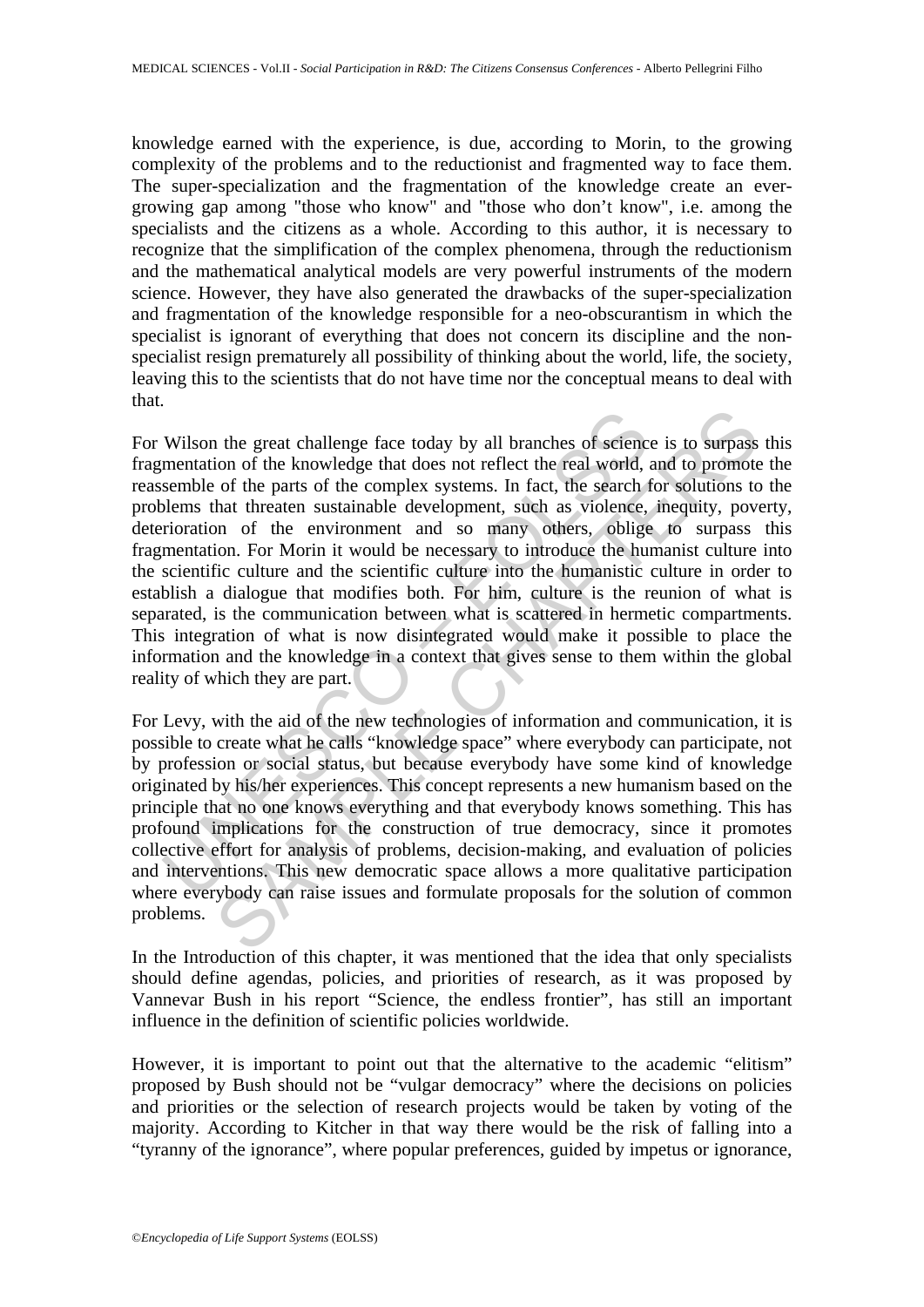will disregard projects or lines of research of high importance from the scientific standpoint in favor of a short-term perception, which would not increase the contribution of science to well-being.

The dilemma between the "elitism", on one side, and "vulgar democracy" or "tyranny of ignorance", on the other, is in fact a false dilemma, since several participatory mechanisms are being developed, allowing the exercise of a real democracy, where decisions on policies and priorities are made by well informed citizens, representing different sectors of society.

The modalities and methodologies for citizen participation in R&D subjects that are described below, particularly the Citizens Consensus Conferences should be understood as spaces and opportunities for interaction among different actors to promote the democratization of knowledge.

In this context, the democratization of knowledge is not simply the dissemination of knowledge to increase scientific literacy of the lay public, as sometimes it is misinterpreted. The democratization of knowledge is here understood as an effective participation of different sectors of society in the decision-making process related to the various aspects of management, production and utilization of scientific knowledge.

nocratization of knowledge.<br>
Inis context, the democratization of knowledge is not simply the<br>
weledge to increase scientific literacy of the lay public, as<br>
interpreted. The democratization of knowledge is here understo<br> ation of knowledge.<br>
ation of knowledge is not simply the dissemination of knowledge.<br>
thext, the democratization of knowledge is not simply the disseminatio<br>
to increase scientific literacy of the lay public, as sometimes This approach could be taken as too idealistic to be applied in developing countries, where the degree of maturity of the democratic processes, the development of civic society, the consciousness of rights and citizen participation are different from Europe or the United States. However, in developing countries there exists a great quantity and diversity of experiences of citizen participation in social movements with great mobilization and organizational capacity. The absence of a committed State in guaranteeing social rights is actually an additional argument on the need for multiplying the opportunities of citizen participation.

The strengthening of participatory processes in the definition of public policies of R&D in developing countries could help to incorporate new elements for the definition of research agendas, to cultivate a scientific culture in public opinion and to restrict the time between the availability of the knowledge and its application to concrete problems that affect the population.

A review of the modalities and methodologies of citizen participation in issues related to R&D is presented in following.

- -

-

TO ACCESS ALL THE **14 PAGES** OF THIS CHAPTER, Visit[: http://www.eolss.net/Eolss-sampleAllChapter.aspx](https://www.eolss.net/ebooklib/sc_cart.aspx?File=E6-59-19-00)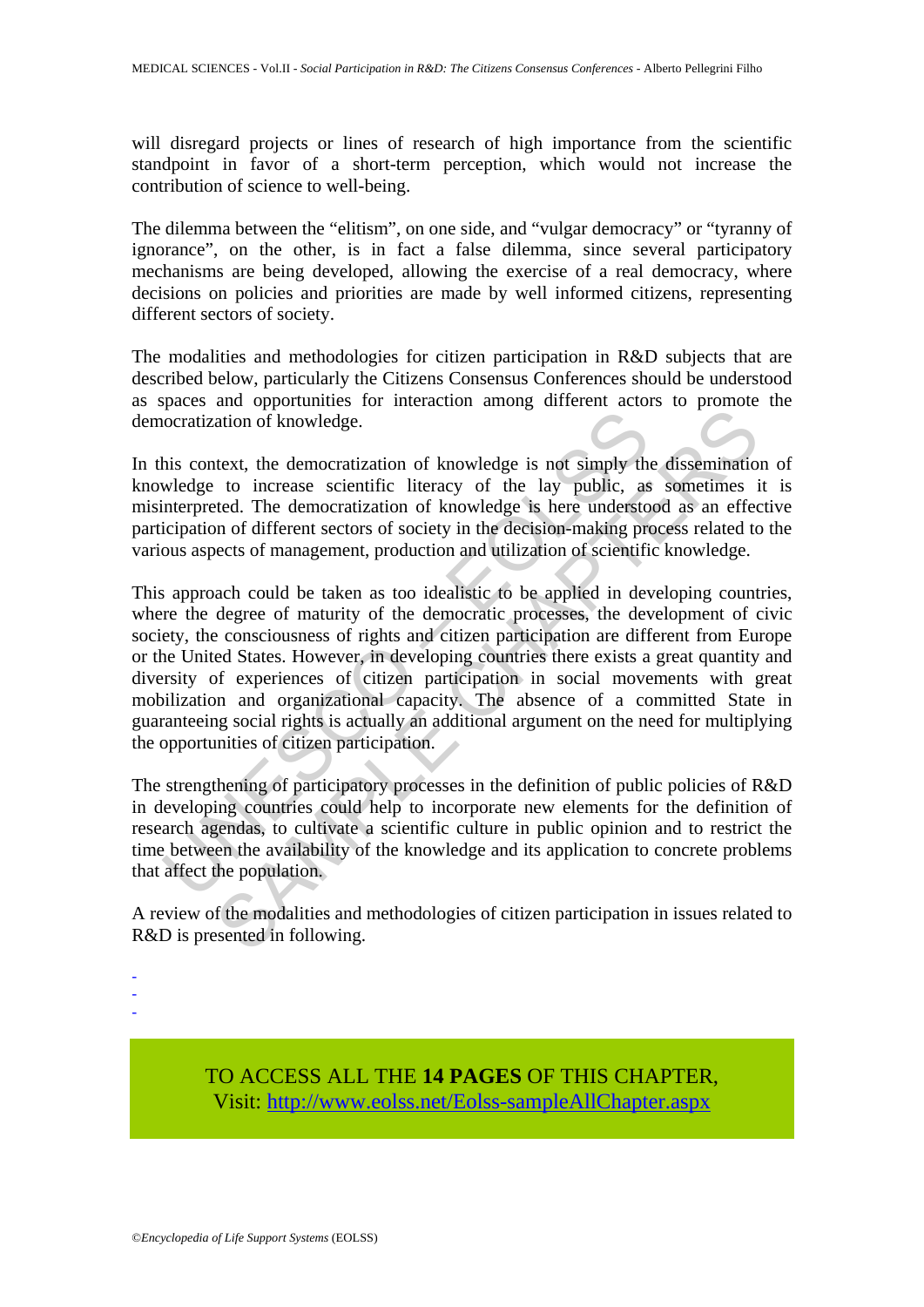#### **Bibliography**

Bush,V. (1990) "*Science: the endless frontier*". Washington DC, NSF, 40th anniversary ed. [Seminal work, written in 1945 established the basis for R&D policies in USA and worldwide for several decades].

Grundahl, J. (1995) "The Danish Consensus Conference Model" in "*Public Participation in Science: the role of Consensus Conferences in Europe*". Ed; Joss, S. y Durant, J. London: Science Museum, pp 31 [Describes in detail the Danish model for Consensus Conferences].

Joss, S. (1995) "Evaluating Consensus Conferences: necessity or luxury?" in "*Public Participation in Science: the role of Consensus Conferences in Europe*". Ed; Joss, S. y Durant, J. London: Science Museum, pp.89 [Discusss and suggests approaches for evaluation of Consensus Conferences].

Kawachi, I.; Kennedy, B.; Lochner, K. and Prothrow-Stith, D. (1997) "Social capital, income inequality and mortality". *Am J Public Health* 87:1491-1498 [Analyzes the relationships between social factors, particularly income and social capital, and health outcomes] .

Kitcher, P. (2001) "*Science, Truth and Democracy*". Oxford University Press, New York.[Analyzes democratization of R&D policies, particularly social participation in the definition of research agendas]

Lasch C. (1995) *The revolt of the elites and the betrayal of democracy.* W.W. Norton Company, New York [Analyzes the attitude of the new meritocratic elite towards society and the diminishing participation of common citizens in policy making].

Lévy P. (1997) *Collective Intelligence: mankind's emerging world in cyberspace*. Plenum press. New York [Analyzes social impact and the importance of the new technologies of information and communication for strengthening democratic processes].

Morin E. (1996) Ciencia com Consciencia. Bertrand Brasil, Rio de Janeiro [Criticizes the fragmentation of knowledge and excess of specialization and proposes new comprehensive approaches].

Morin, E. (1995) Mis Demonios. Editorial Kairos. Barcelona. ISBN 84-7245-362-6. [Autobiographic work]

eratization of R&D policies, *Truth and Democracy*". Oxford University Press,<br>ocratization of R&D policies, particularly social participation in the definition of<br>C. (1995) The revolt of the elites and the betrayal of demo 2001) "Science, Truth and Democracy". Oxford University Press, New York [Anaon of R&D policies, particularly social particularion in the definition of research agends<br>1600 of R&D policies, particularly social particularion Pellegrini AP; Zurita, L. (Mayo 2004) "Primera Conferencia de Consenso Ciudadano en Chile sobre el tema: El manejo de mi ficha clínica de salud - evaluación preliminar". Revista Panamericana de Salud Pública/*Pan American Journal of Public Health*, vol.15, No.5, pp.351. [Describes and analyses the first Consensus Conference held in Latin America]

Putnan, R. (2000) "*Bowling Alone: The Collapse and Revival of American Community*. Simon & Schuster. ISBN: 0743203046 [Describes the deterioration of social capital in USA and its implications in daily life].

Sclove, R. (2000) "Town meetings in Technology: Consensus Conferences as democratic participation" in Kleinman, DL "*Science, technology and Democracy*", pp. 33-48. State University of New York Press, Albano. ISBN 0-7914-4707-3 [Analyzes contribution of Consensus Conferences for R&D policy making]

Wilson, E. (1998) *Consilience: The Unity of Knowledge*. Borzoi Book, Alfred Knopf, New York.[Discusses how to overcome fragmentation of knowledge].

#### **Biographical Sketch**

**Dr. Alberto Pellegrini Filho** graduated as Medicine Doctor in 1968 from the School of Medicine of the University of São Paulo, Brazil. In 1976 he received his title of Doctor in Sciences (PhD. equivalent) from the University of Campinas (UNICAMP), Brazil. Dr. Pellegrini was Coordinator of the Research Promotion and Development Unit, Pan American Health Organization (PAHO), Regional Office of World Health Organization (WHO), in Washington, USA, from 1989 to 2004. Currently he is Senior Researcher of Oswaldo Cruz Foundation (FIOCRUZ), Rio de Janeiro, Brazil and Technical Secretary of the National Commission on Social Determinants of Health, Brazil. His working experience includes, as Professor, courses and lectures in Brazil and other Latin-American countries in the areas of Neurology, Research Methodology and Administration and Planning of Science and Technology. He is responsible for the publication of scientific articles, book chapters and books in the areas of Neurology, Neuropharmacology, Public Health, Science and Technology Policies and Knowledge and Information Management. As Technical Advisor, Dr.